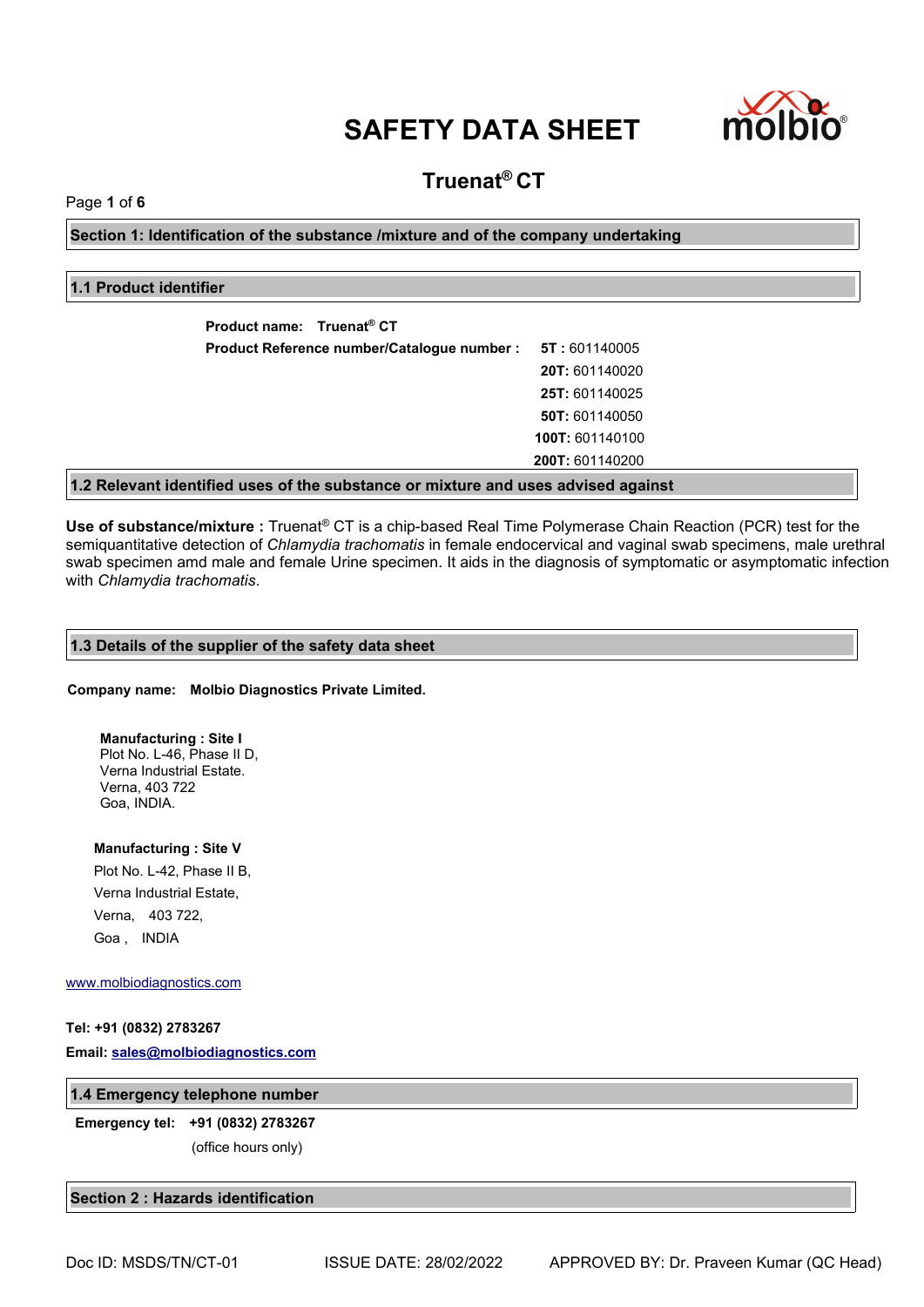

### **Truenat® CT**

#### Page **2** of **6**

#### **2.1 Classification of the substance or mixture**

**Classification under CLP:** This product has no classification under CLP.

#### **2.2 Label elements**

**Label elements:** Not Applicable

**Precautionary statements:** Not Applicable

#### **2.3 Other hazards**

Not Applicable

#### **Section 3 : Composition /information on ingredients**

#### **3.1 Substances**

#### **Truenat® CT**

The concentration of the raw material (chemicals) used in preparation of the Biomix is very negligible (< 0.1 % w/w) in the final buffer concentration. The product has no classification under CLP and is not falling under SVHC as per REACH Regulation (EC) No 1907/2006.

#### **Contents:**

*Truenat® Blank chip PCBA* (CAS number Not Applicable)

**Biomix**<br>Tricine (CAS # 5704-04-1) Tricine (CAS # Bovine Serum Albumin (CAS # 9048-46-8) Potassium Chloride (CAS # 7447-40-7) Tween 20 (CAS # 90005-64-5) Trehalose (CAS # 6138-23-4) Trizma HCl (CAS # 1185-53-1) Magnesium Chloride (7786-30-3) EDTA (CAS # 60-00-4) Paraffin Wax (CAS # 8002-74-2) Glycerol (CAS # 56-81-5) Taq Polymerase (CAS number Not Applicable) Primer- Probe mix (CAS number Not Applicable) DNTPs (CAS number Not Applicable)

#### **Section 4 : First aid measures**

#### **4.1 Description of first aid measures**

**Skin contact:** Wash immediately with plenty of soap and water

**Eye contact:** Rinse cautiously with water for several minutes. Remove contact lenses, if present and if

easy to do so. Continue rinsing. If eye irritation persists, seek medical advice/attention.

- **Ingestion:** Solid material is not acutely toxic; however, if molten material is swallowed, seek immediate medical attention.
- **Inhalation:** Irritation is unlikely to occur but can be due to molten wax fumes, but in the event of discomfort, move the victim away from source of exposure and into fresh air, if necessary seek medical assistance.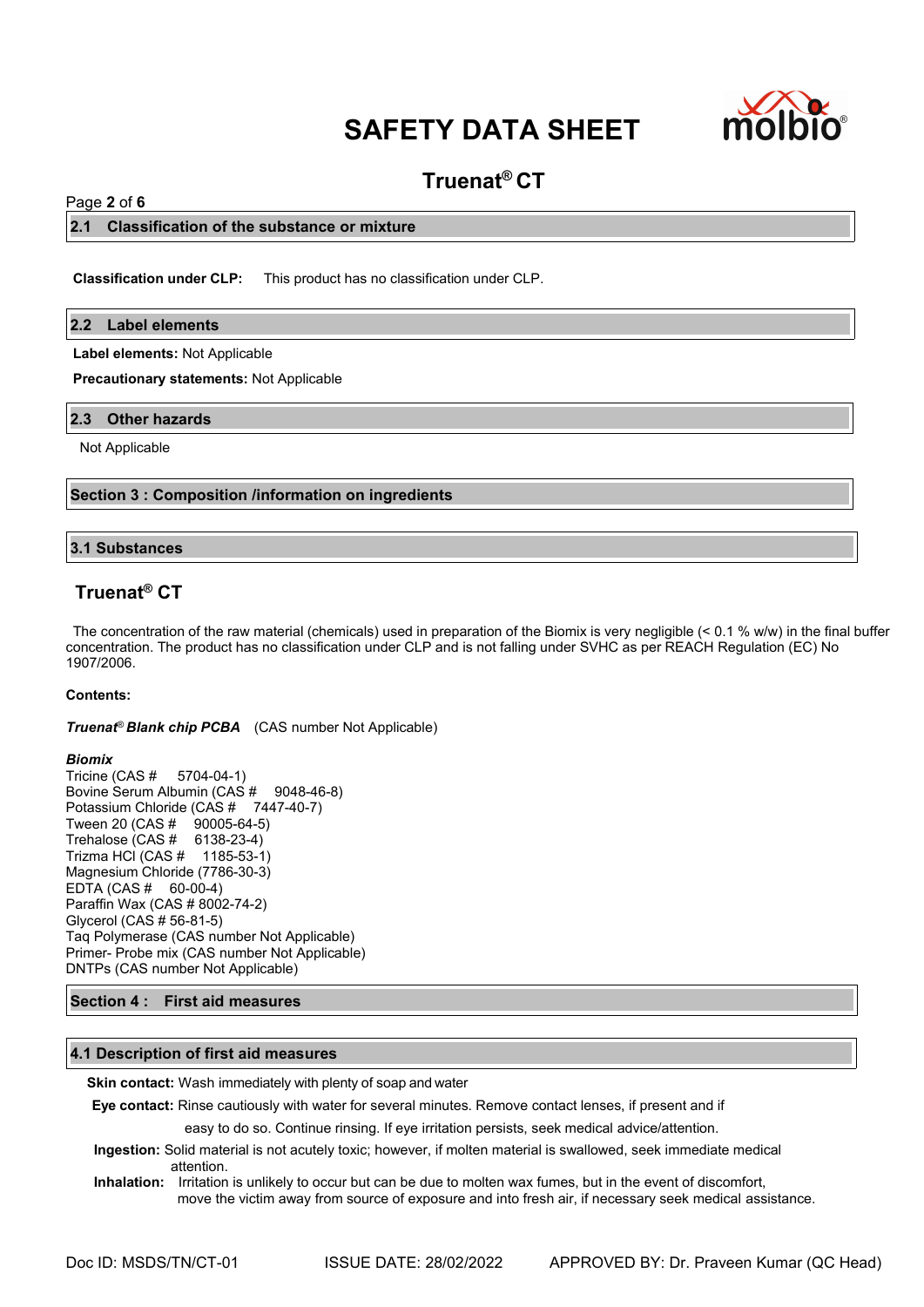

### **Truenat® CT**

#### Page **3** of **6**

#### **4.2 Most important symptoms and effects, both acute and delayed**

**Skin contact:** Molten wax can cause thermal burns. **Eye contact:** Redness and irritation.<br>**Ingestion:** There may be throat irrit **Ingestion:** There may be throat irritation.<br>**Inhalation:** No symptoms due to solid wa No symptoms due to solid wax, but fumes might cause irritation and discomfort.

#### **4.3 Indication of any immediate medical attention and special treatment needed**

**Immediate / special treatment:** If eye irritation persists, seek medical advice/ attention. If molten material is swallowed, seek immediate medical attention.

#### **Section 5: Fire-fighting measures**

#### **5.1 Extinguishing media**

**Extinguishing media:** Carbon dioxide, dry chemical powder or polymer foam.

#### **5.2 Special hazards arising from the substance or mixture**

**Exposure hazards:** No known specific hazards

#### **5.3 Advice for fire fighters**

**Advice for fire-fighters:** Wear self-contained breathing apparatus and protective clothing to prevent contact

with skin and eyes.

#### **Section 6: Accidental release measures**

#### **6.1 Personal precautions, protective equipment and emergency procedures**

**Personal precautions:** Refer to section 8 of SDS for personal protection details.

#### **6.2 Environmental precautions**

**Environmental precautions:** Do not discard into drains or rivers, waste bins.

#### **6.3 Methods and material for containment and cleaning up**

**Containment and Clean-up procedures:** Spills of potentially infectious material should be cleaned up immediately with absorbent paper tissue and the contaminated area should be decontaminated with disinfectant such as 0.5% freshly prepared sodium hypochlorite.

Used Truenat® CT chip, remains of samples, reagents of human and animal origin, as well as contamination materials, disposables, neutralized acids and other waste materials must be discarded according to the local regulations after decontamination by immersion in a freshly prepared 0.5% of sodium hypochlorite for 30 minutes (1 volume if 5% sodium hypochlorite for 10 volumes of contaminated fluid or water)

#### **6.4 Reference to other sections**

**Reference to other sections:** Refer to section 8 of SDS.

#### **Section 7: Handling and storage**

#### **7.1 Precautions for safe handling**

**Handling requirements:** No special requirements.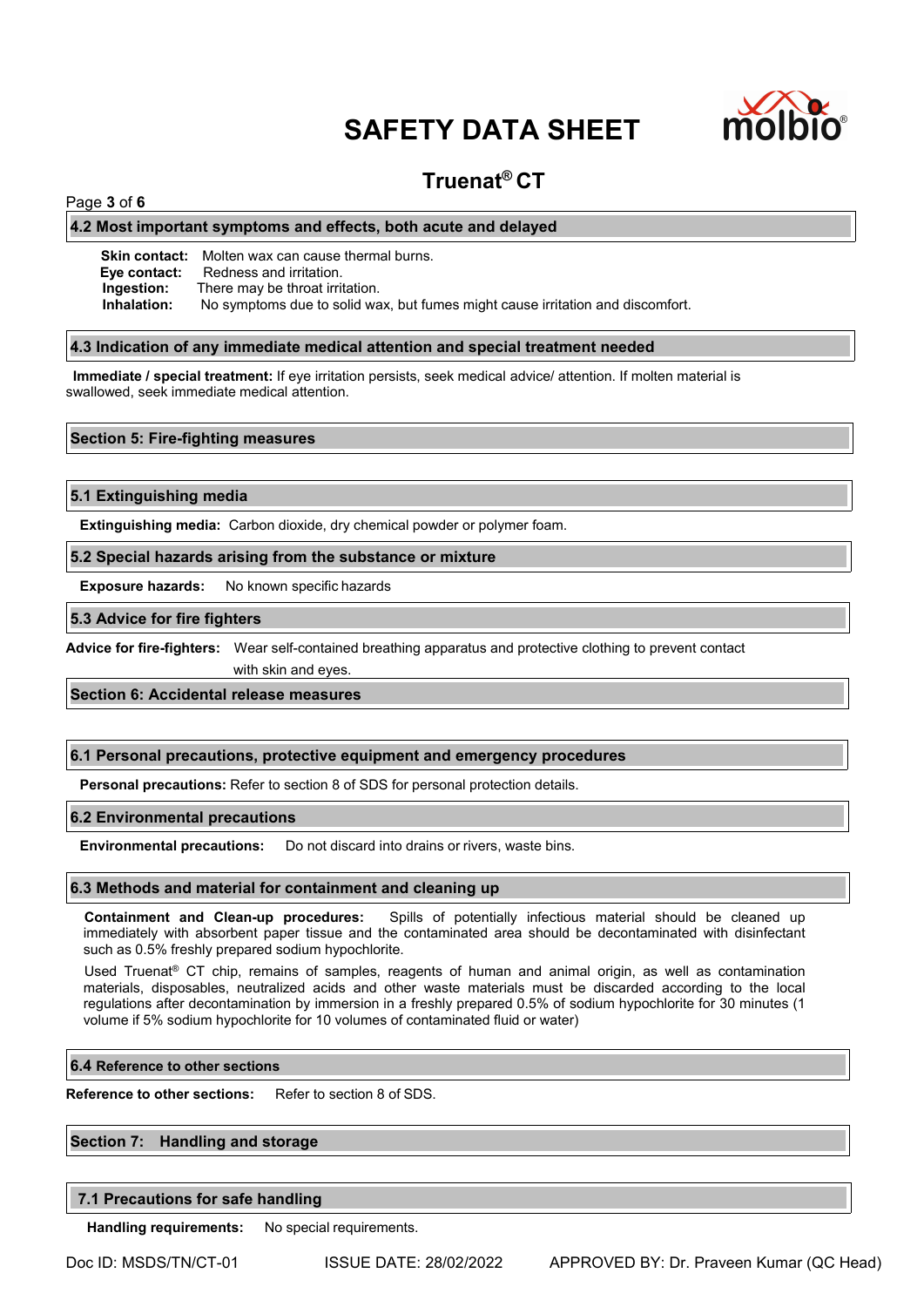

### **Truenat® CT**

#### Page **4** of **6**

#### **7.2 Conditions for safe storage , including any incompatibilities**

**Storage conditions:** Store in original container between 2ºC to 30ºC. Do not expose to moisture and direct sunlight.

**Suitable packaging:** Must only be kept in original packaging.

#### **7.3 Specific end use(s)**

**Specific end use(s):** *In-vitro* diagnosis of *Chlamydia trachomatis*

#### **Section 8: Exposure controls/personal protection**

#### **8.1 Control parameters**

**Workplace exposure limits:** No data available.

#### **8.2 Exposure controls**

**Engineering measures:** Ensure all engineering measures mentioned in section 7 of SDS are in place. **Respiratory protection:** Respiratory protection notrequired. **Hand protection:** Protective gloves. **Eye protection:** No specific measures are required when using good safe practice. **Skin protection:** Protective clothing not required when using good safe practice.

#### **Section 9: Physical and chemical properties**

#### **9.1 Information on basic physical and chemical properties**

**State:** Solid **Colour:** White **Odour:** Odourless

**Solubility in water:** Insoluble **Viscosity:** Not Applicable

**Vapour pressure:** No data available. **Relative density:** No data available. p**H:** Not Applicable

#### **9.2 Other Information**

**Other information:** None

#### **Section 10: Stability and reactivity**

#### **10.1 Reactivity**

**Reactivity:** Stable under recommended transport or storage conditions.

#### **10.2 Chemical stability**

**Chemical stability:** Stable under specified conditions.

#### **10.3 Possibility of hazardous reactions**

**Boiling point/range°C:** No data available **Melting point/range°C:** No data available.<br>**Flash point°C:** No data available **Flash point<sup>o</sup>C:** No data available. **Flash point°C:** No data available **Autoflammability°C:** No data available.

Doc ID: MSDS/TN/CT-01 ISSUE DATE: 28/02/2022 APPROVED BY: Dr. Praveen Kumar (QC Head)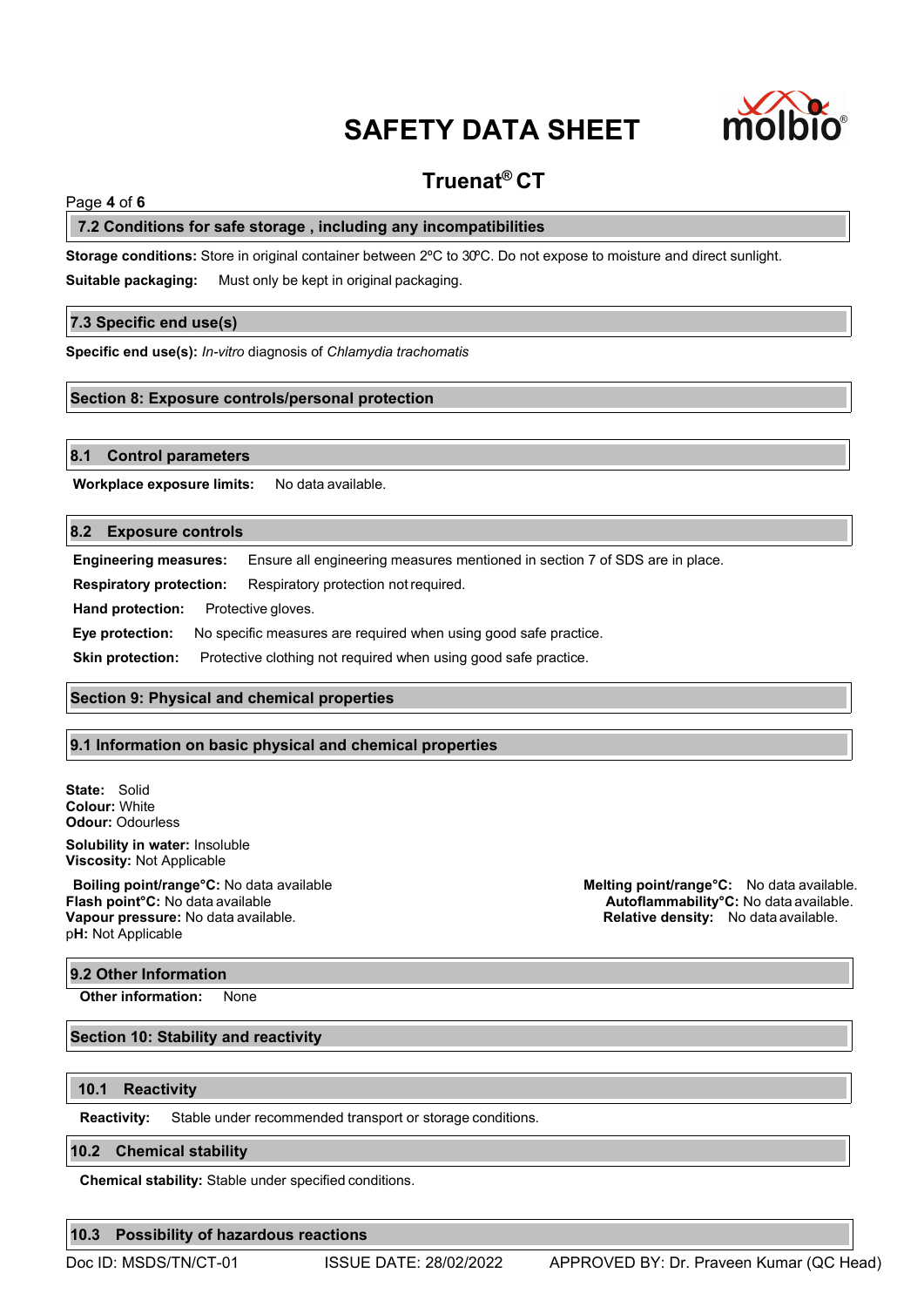

## **Truenat® CT**

Page **5** of **6**

**Hazardous reactions:** No possible hazardous reactions.

#### **10.4 Conditions to avoid**

**Conditions to avoid:** Exposure to high temperature.

#### **10.5 Incompatible materials**

**Materials to avoid:** Organic solvents.

#### **10.6 Hazardous decomposition products**

**Hazardous decomposition products:** No hazardous decomposition products are formed in high quantities

#### **Section 11: Toxocological information**

#### **Section 11.1 Information on Toxocological effects**

**Toxicity values:** No data available.

#### **Symptoms/routes of exposure**

**Skin contact:** There may be mild irritation at the site of contact

**Eye contact:**There may be irritation and redness.

**Ingestion:** There may be irritation of the throat.

**Inhalation:** No symptoms due to solid wax, but fumes might cause irritation and discomfort.

#### **Section 12: Ecological information**

#### **12.1 Toxicity**

**Ecotoxicity values:** No data available.

#### **12.2 Persistence and degradability**

**Persistence and degradability:** N o n - b iodegradable.

#### **12.3 Bioaccumulative potential**

**Bioaccumulative potential:** No bioaccumulation potential.

#### **12.4 Mobility in soil**

**Mobility:** Not readily absorbed into soil.

#### **12.5 Results of PBT and vPvB assessment.**

Results of PBT and vPvB assessment: Not Applicable

#### **12.6 Other adverse effects**

**Other adverse effects:** Not Applicable

#### **Section 13: Disposal considerations**